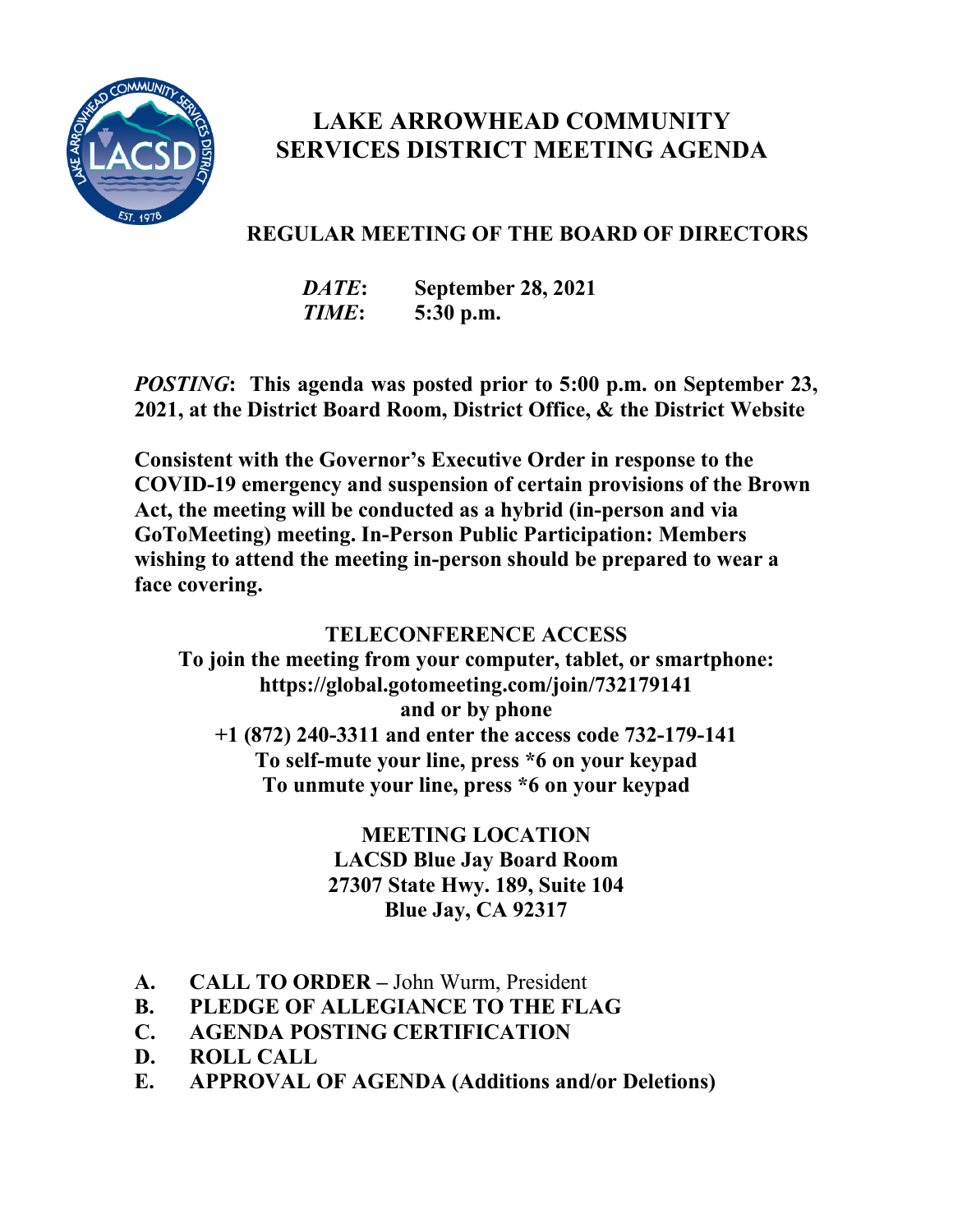#### **F. PUBLIC COMMENT**

 This portion of the agenda is reserved for the public to speak to the Board of Directors on matters within the jurisdiction of the Lake speaking to the Board to be concise and to the point. **A time limit of**  Arrowhead Community Services District that are not on the agenda. No action may be taken by the Board, except to refer the matter to staff and/or place it on a future agenda. It is in the best interest of the person **five minutes per individual will be allowed.** 

 invited to participate via teleconference or submit comments via email Any person wishing to comment on an item that is on the agenda are to the Board Secretary at [kfield@lakearrowheadcsd.com](mailto:kfield@lakearrowheadcsd.com) by Tuesday, September 28, 2021, at 4:30 p.m. Please note that submitting a written comment is voluntary, and all persons may attend the meeting whether they submit a written comment. Please limit comments to 300 words or less. All submitted written comments will be read aloud during the meeting. Upon signing into the teleconference, all participants will be auto-muted, please unmute when recognized by the Board President, then self-mute when finished speaking. Any person attending the meeting in person wishing to speak on the Consent or Open agenda may do so by raising his/her hand and being recognized by the President.

#### **G. AWARD PRESENTATION**

Government Finance Officers Association's (GFOA) Distinguished Budget Presentation Award.

#### **H. CONSENT CALENDAR**

 unless an item is withdrawn by a Board member for questions or The following consent items are expected to be routine and noncontroversial, and will be acted on at one time without discussion, discussion. Any attending in person wishing to speak on the Consent or Open agenda may do so by raising his/her hand and being recognized by the President.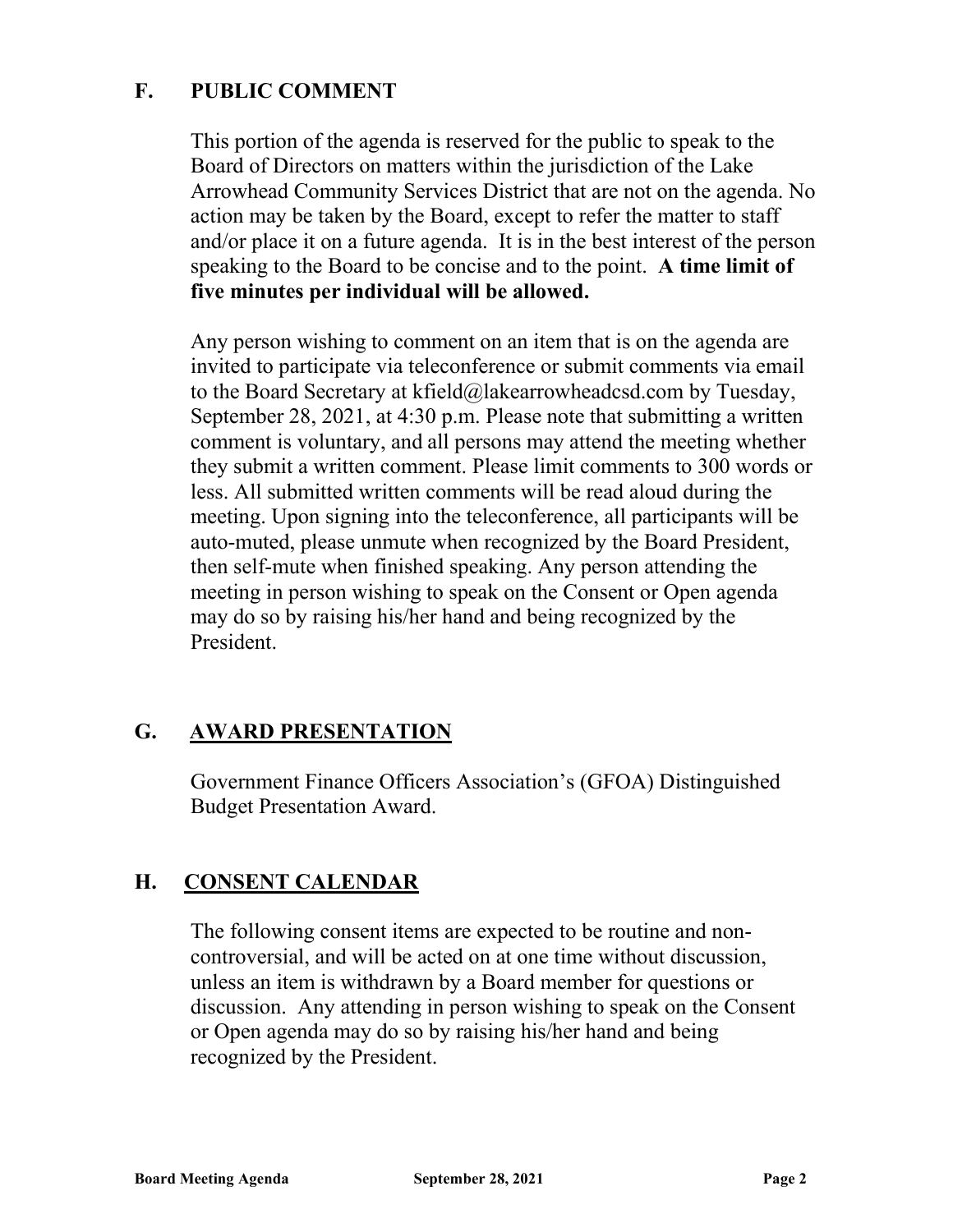#### **1. Approval of Minutes.**

 (Directors: Boydston, Gross, Keefe, Morris, and Wurm) August 24, 2021 Regular Board Meeting Minutes

# **I. INFORMATION AND DISCUSSION ITEMS**<br>2. Departmental Reports.

**a. District Engineer's Update on the District Corporation Yard Project No. 177** 

**b. Operations Manager's Report**  This is an information item.

- **3. District Education Video Presentation. (**Presenter: John O'Brien, Finance Manager) This is an information item.
- **4. General Manager's Report.**  This is an information item. (Presenter: Catherine Cerri, General Manager)

#### **J. ACTION ITEMS**

- (Presenter: John O'Brien, Finance Manager) **5. Consider Approving CalPERS Pension Unfunded Accrued Liability Funding Option.**
- **6. Consider Approving the Purchase of One New Replacement Pump for Lift Station #7.**  (Presenter: Matt Brooks, Operations Manager)
- **7. Consider Approving the Purchase of one New 150kw Diesel Generator for Corporation Yard and One New 200kw Diesel Generator for North Bay Intakes.**  (Presenter: Matt Brooks, Operations Manager)
- **8. Consider Voting for the Association of California Water Agencies (ACWA) Region 9 Board of Directors.**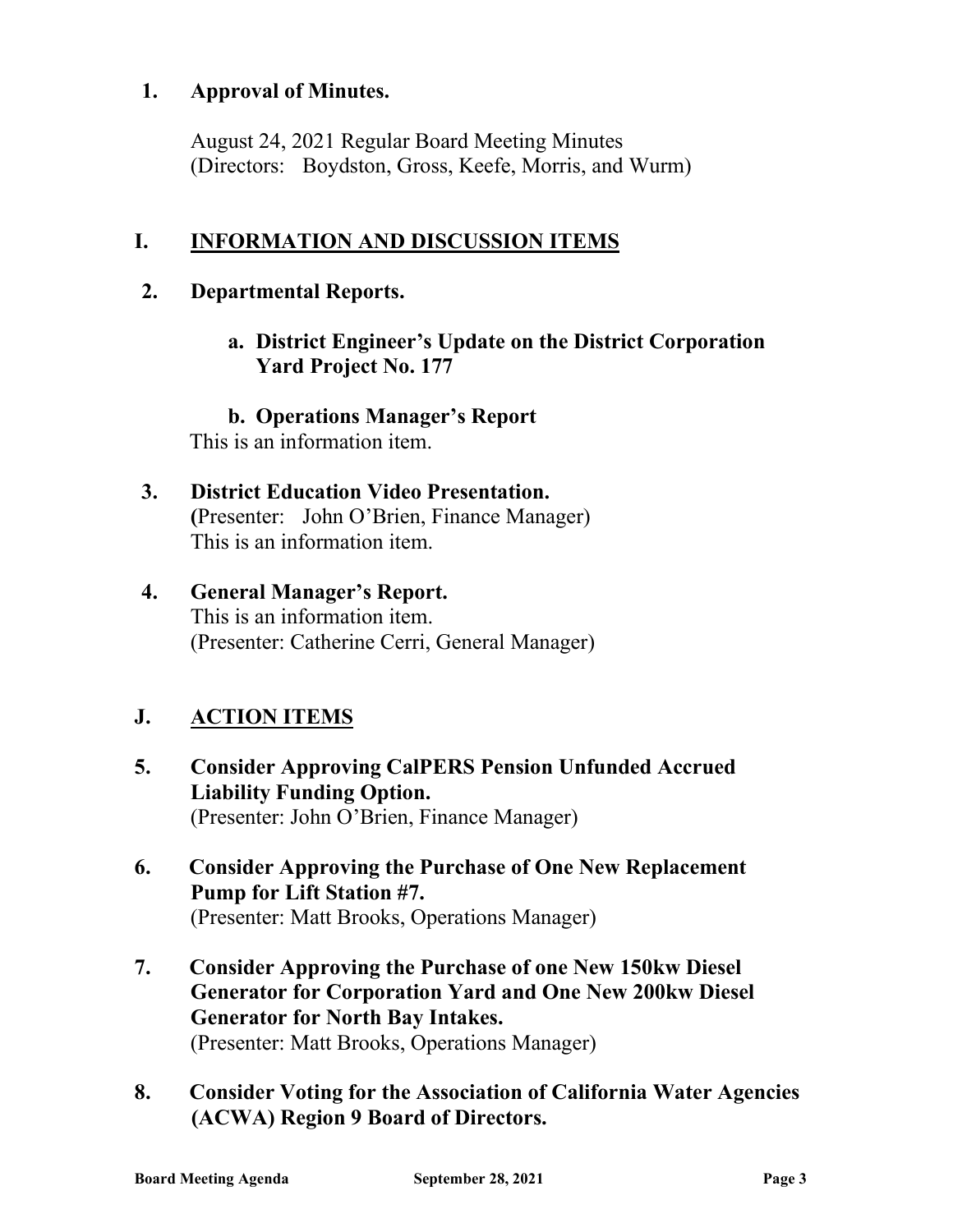(Presenter: Catherine Cerri, General Manager)

**9. Consider Adoption of Resolution No. 2021-11 to Continue Virtual Meetings Pursuant to AB 361.**  (Presenter: Catherine Cerri, General Manager)

#### **K. BOARD MEMBER MEETINGS**

 attendance at meetings of other organizations, seminars, conferences, Board members will have the opportunity to seek Board approval for and other meetings not previously planned for and to report on meetings that they have attended.

#### **L. BOARD MEMBER COMMENTS**

#### **M**. **M. CLOSED SESSION**

The Board will go into Closed Session to discuss:

- Name of case: The City of Hesperia v. Lake Arrowhead Community **1. Conference with Legal Counsel – Existing Litigation**  Paragraph (1) of subdivision (d) of Section 54956.9 Services District, et al., Case No. CIVIDS2019176
- **2. Public Employee Performance Evaluation**  Title: General Manager
- **Agency Designated Representative: Joseph Byrne, General 3. Conference with Labor Negotiators Counsel Unrepresented Employee: General Manager**

## Property: Groundwater in Connection with Properties in Arrowhead Woods **4. Conference with Real Property Negotiators**  Agency Negotiators: Catherine Cerri, General Manager Negotiating Parties: Arrowhead Woods Architectural Committee, Inc. Under Negotiation: Price and terms of payment